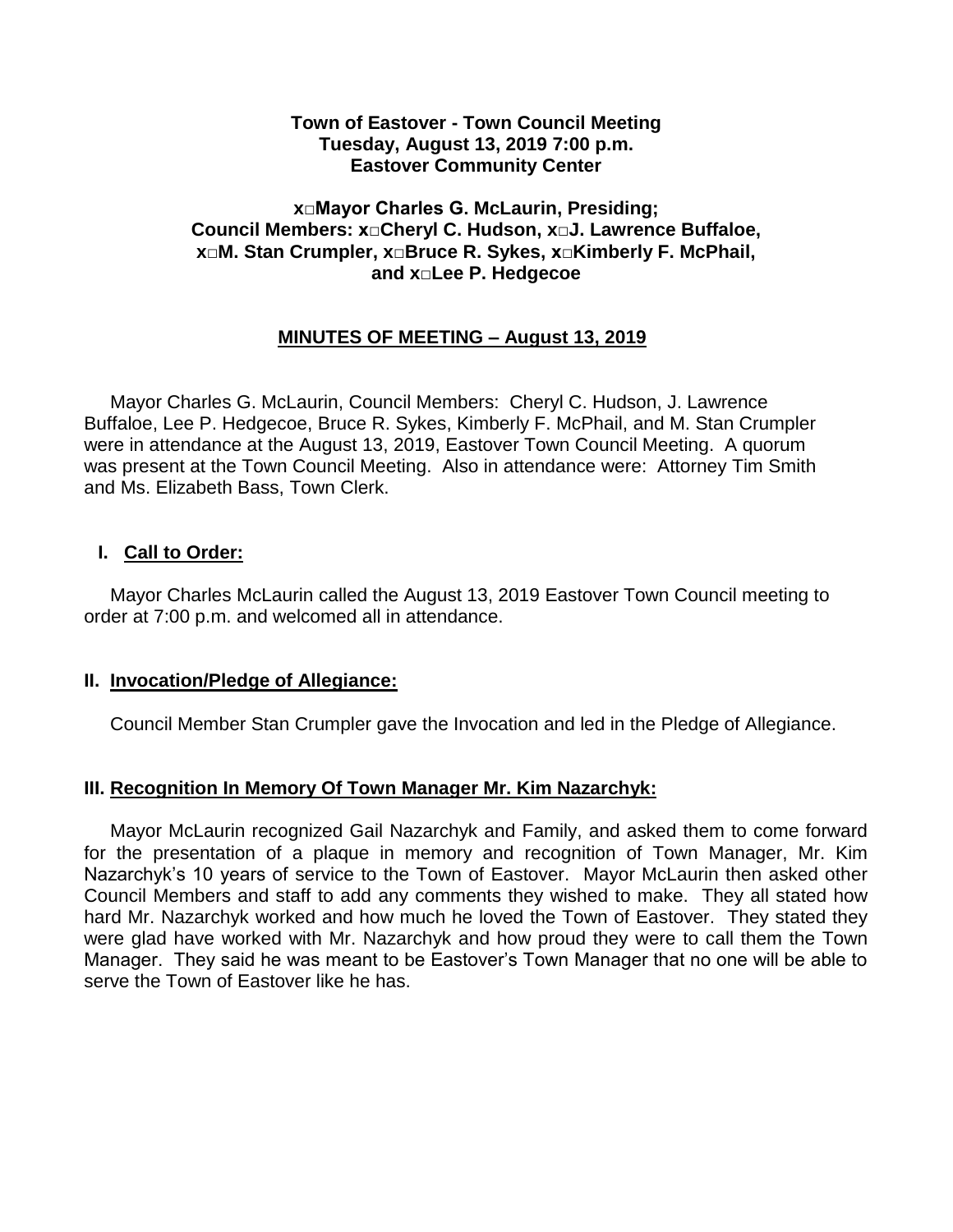## **IV. Approval of Agenda:**

 Ms. Elizabeth Bass asked the Council to omit Agenda Item #2. Mr. Walker Brittain was not available to speak to the Council; he will be back for the September Town Council Meeting. Ms. Bass also asked to add #6 on the Consent Agenda.

 Mayor Charles McLaurin asked for a motion to approve/disapprove the Agenda with corrections. Council Member Lawrence Buffaloe made a motion to approve the Agenda with corrections. The motion was 2<sup>nd</sup> by Council Member Kimberly McPhail. The vote was unanimous for approval.

## **V. Public Comments:**

None.

# **VI. Consent Agenda:**

- **1. Consider approval of the Minutes for the June 11, 2019 Town Council Meeting.**
- **2. Consider approval of the Minutes for the July 9, 2019 Town Council Meeting.**
- **3. Consider approval of the Minutes for the July 30, 2019 Special Town Council Meeting.**
- **4. Consider approval of the May, 2019 Financial Reports.**
- **5. Consider approval of the June, 2019 Financial Reports.**

## **6. Hire Mr. Ronald Autry as Interim Town Manager, for 24 Hours per week, Tuesday- Thursday, 8am-5pm with a 1 hour lunch, at \$40.00 an hour with no benefits.**

 Mayor McLaurin asked the Council if they had any questions concerning the Consent Agenda. There were none. Mayor McLaurin asked for a motion to approve/disapprove the Consent Agenda as stated.

 Council Member Cheryl Hudson made a motion to approve the Consent Agenda as stated. The motion was 2<sup>nd</sup> by Council Member Lawrence Buffaloe. The vote was unanimous for approval.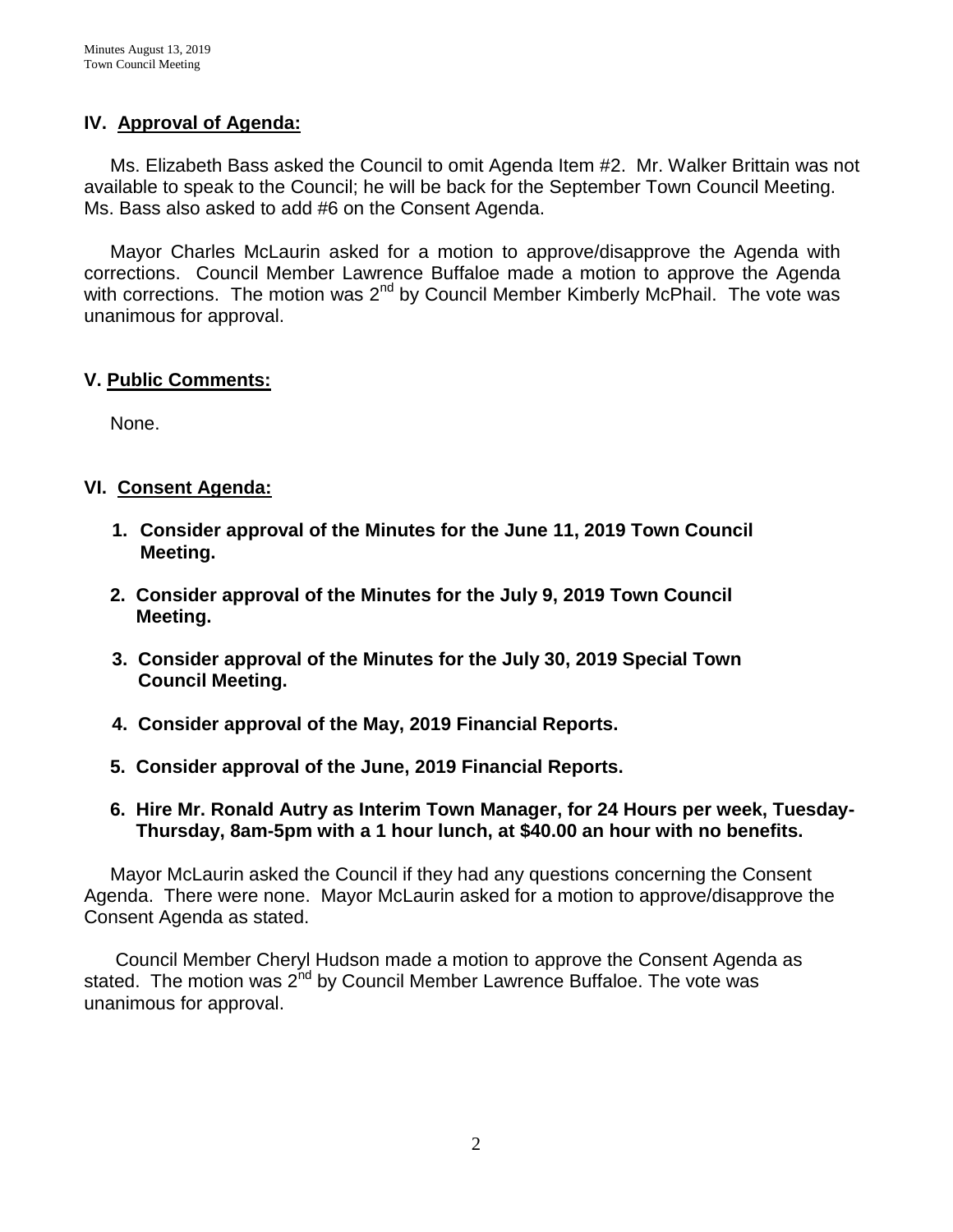### **VII. Discussion Agenda:**

#### **Agenda Item #1:**

#### **Eastover Central Elementary School Principal, Ashley Porter**

Mr. Ashley Porter said he was sorry to hear about the loss of Mr. Kim Nazarchyk. He said he was a true gentleman and would leave a void. Mr. Porter said he gives his condolences to the Town on behalf of Eastover Central Elementary School.

 Mr. Porter said he apologizes for not being able to make the June Town Council Meeting. He said the school welcomed Teachers back on Monday, August 12<sup>th</sup>. Mr. Porter stated the students would start back on August  $26<sup>th</sup>$ . He said that everyone was looking forward to a wonderful school year. Enrollment is at about 385 students. Mr. Porter said with the teachers, staff, and parent involvement he believes this will be an excellent school year.

 Mr. Porter thanked the Council for all their support and said he appreciated the Council. Mayor McLaurin said he was proud of Eastover Central Elementary for their accomplishments and told Mr. Porter to keep up the good work.

#### **Agenda Item#2:**

#### **Mr. Walker Brittain, Free Food Pantry**

Rescheduled for September 10, 2019 Town Council Meeting

#### **Agenda Item #3:**

#### **Mr. Danny Matthews, Eastover Fire Department**

Mr. Matthews stated that the Eastover Fire Department is a changing environment. The Board added two new members, Chris Johnson and Frank Moody. The Board also appointed a New Fire Chief, Scott MacKenzie. Mr. Matthews said his goal was to change the Board from 5 members to 7.

 Mr. Matthews said he knows the Eastover Fire Department missed the budget negotiations with the Town of Eastover but would like to have a meeting with the Council for next year's budget.

 The Eastover Fire Department has an ISO rating of 6 allowing the residents of the Town of Eastover to have a discount on their homeowners insurance. The small businesses have an ISO rating of 5, allowing them to have an insurance discount as well.

 The Eastover Fire Departments total budget is \$517,000. The rescue boat is 16 years old and needs updating. The call volume has risen 10%. They had to purchase equipment so the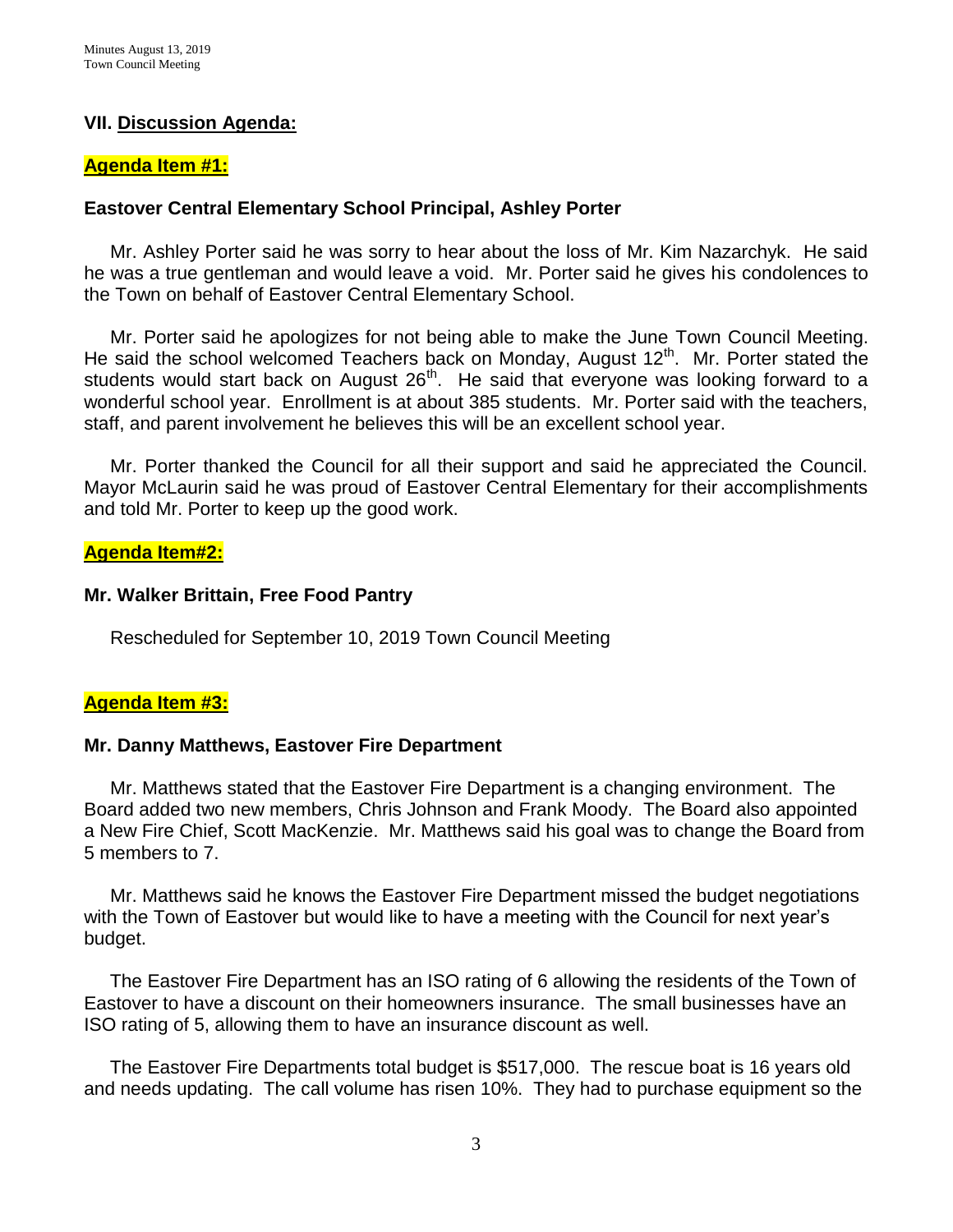firemen would be prepared for an active shooter situation. They need to hire another person to meet county requirements. The Eastover Fire Department just does not have the funds to continue with the volume of activity they are receiving.

## **Agenda Item #4:**

## **Crawford Designs**

 Mr. Dale Crawford presented the final master plan for the Eastover Ballpark, to the Council. He stated that since the ballpark has been rezoned construction can resume. Mr. Crawford told the Council that the walking trail will need to get approval from the Corp of Engineers because part of it could be considered wetlands.

 Mr. Crawford said that the Town could apply for a grant to help with the cost of the walking trail. He said he and his firm would be able to apply for this grant if the Council so desires. This Grant would be a 50/50 match. Mr. Crawford said the grading for the new field, walking trail, and the bridge over the wetlands on the walking trail will have an approximate cost of \$500,000.

 Mayor McLaurin asked for a motion to approve/disapprove Crawford Designs to apply for the Grant. Council Member Cheryl Hudson made a motion to allow Crawford Designs to pursue applying for the grant for the Eastover Ballpark. Council Member Bruce Sykes 2<sup>nd</sup> the motion. The vote was unanimous for approval.

# **Agenda Item #5:**

## **Mr. Michael Gibson, Fayetteville Parks and Recreation.**

Mr. Gibson presented the Council with a reconciliation of the funds used for the improvements on the ballpark. The reconciliation shows what funds have been used and what funds are still available to be used.

 Mr. Gibson stated he was glad to know the master plan of the Eastover Ballpark renovations had been completed. He said that now Parks and Rec would able to complete the tennis courts and volleyball court.

 Since the zoning has been completed, getting permits will now be easier to obtain. The new time frame for the completed tennis courts is 60-70 days, depending on paving availability, but should be by Thanksgiving of 2019. The bathrooms need a grinder pump and has already been contracted with Wade Hardin to finish. The bathrooms should be completed in about 1 ½ weeks.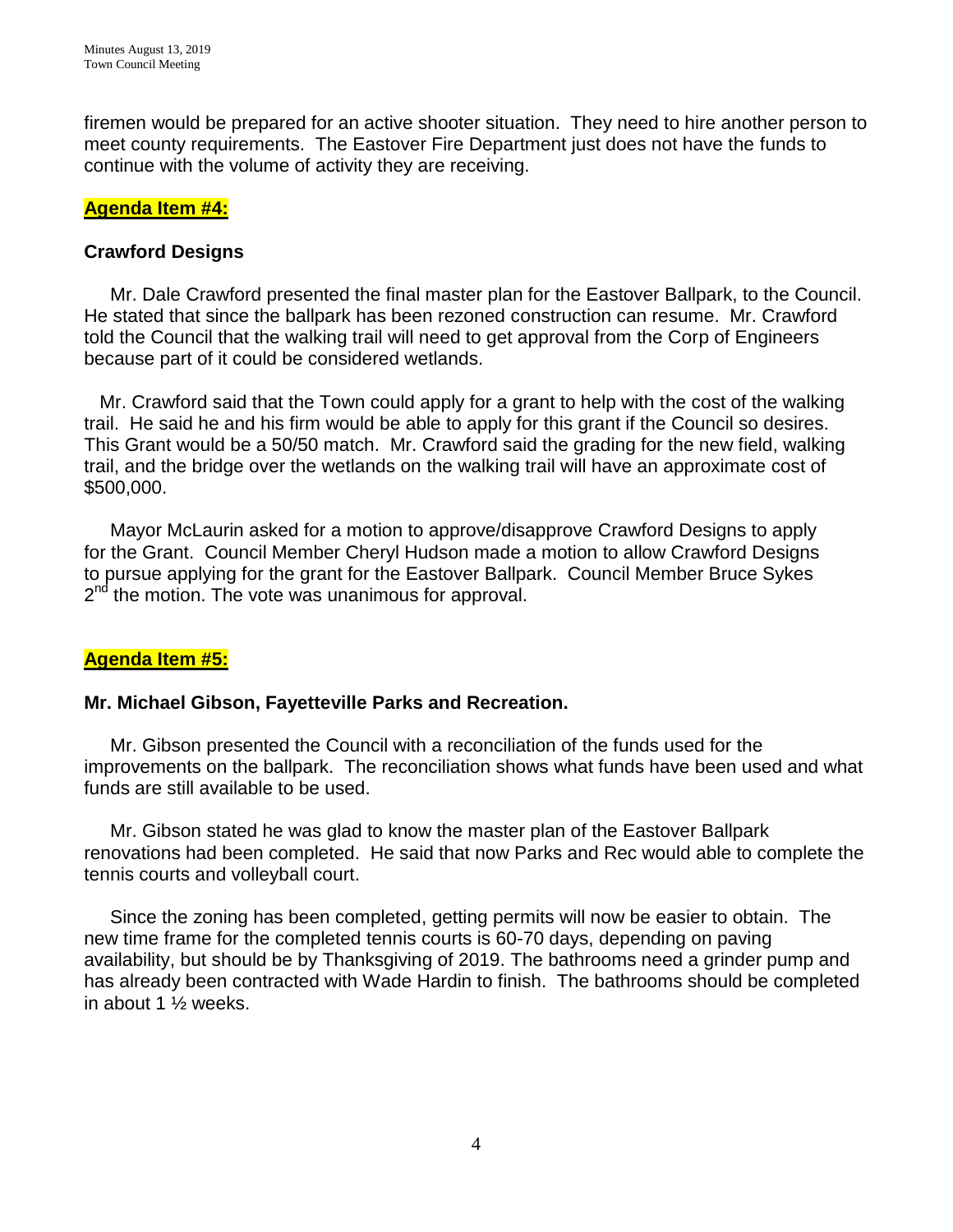### **Agenda Item #6:**

## **Signer for BB&T Accounts**

 Town Clerk, Ms. Elizabeth Bass asked the Council to consider adding a new signer on the checking accounts. Ms. Bass stated there are currently four signers on the accounts, the Mayor, Mayor Pro Tem, and 2 Council Members; however one Council Member is deceased. Ms. Bass suggested Council Member Bruce Sykes, due to the locality of the Council Members' personal residence.

 A motion to approve Council Member Bruce Sykes as a signer on The Town of Eastover's Deposit/Checking Accounts was made by Council Member Lee Hedgecoe. The motion was 2<sup>nd</sup> by Council Member Stan Crumpler. The vote was unanimous for approval.

### **VIII. Receive Mayor's Update:**

- Mayor McLaurin stated Memorial Donations in honor of Mr. Kim Nazarchyk so far total \$2,560.00.
- $\bullet$  Heritage Day is on Saturday September 28<sup>th</sup>.
- North Carolina Litter Sweep is from September 14-28.

## **IX. Receive Town Council Update:**

• A handicap parking space is needed at the Eastover Splash Pad. Mr. Michael Gibson will be contacted to make this available.

## **X. Receive Town Managers Update:**

 Mr. Ronald Autry is the New Interim Town Manager and will start on Tuesday August 20<sup>th</sup>.